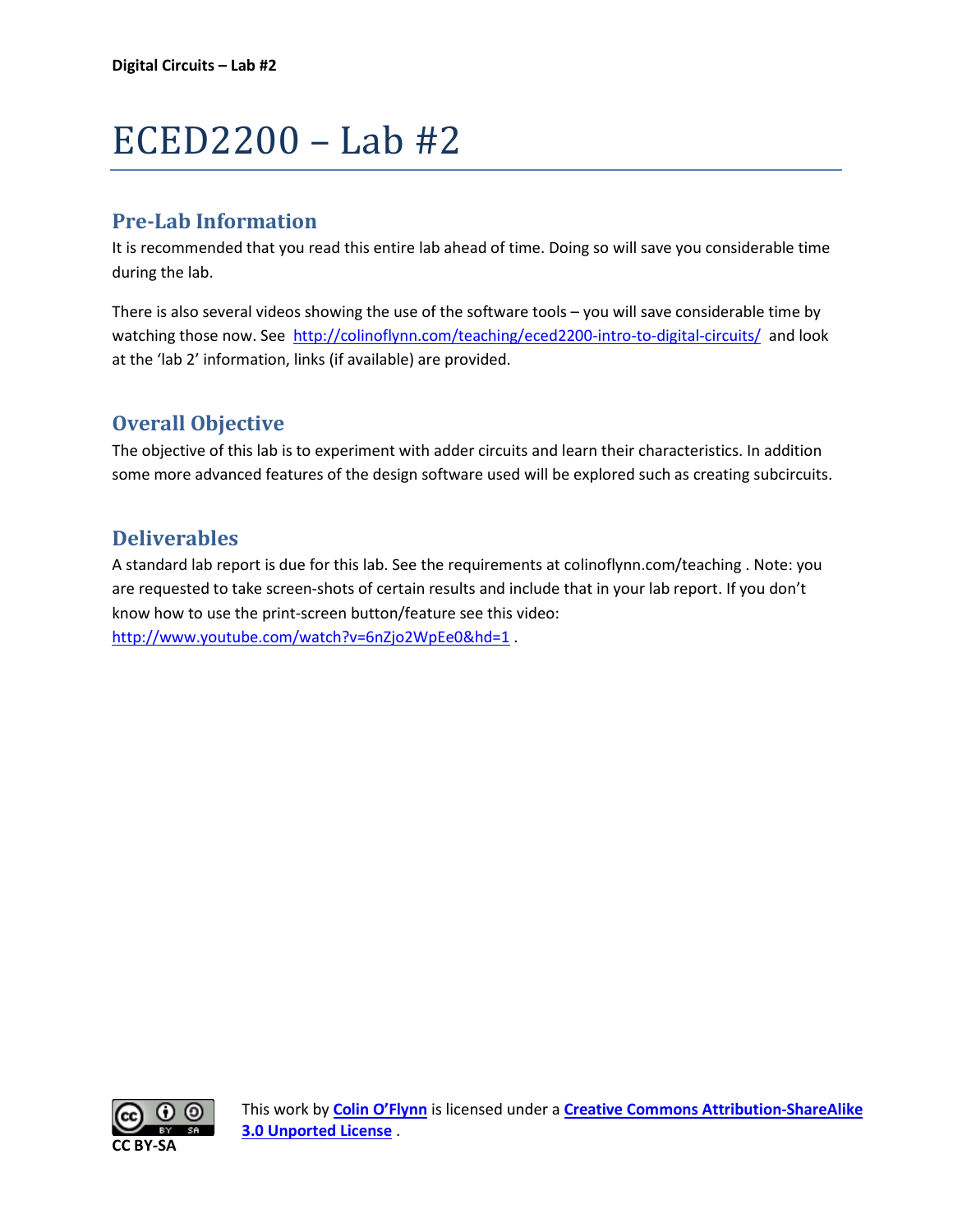# **Part #1: Simulating Half Adder, Creating a Subcircuit, Simulating a Full Adder**

# **Objective**

- Build a half adder from basic logic gates
- Turn that half adder into a subcircuit
- Use half adder to create full adder

# **Required Materials**

- Computer with Xilinx ISE 13.2 Webpack installed.
	- o All computers in the lab have this installed.
	- o This is free software so you can install on your own computer if you wish, you can download it from<http://www.xilinx.com/support/download/index.htm>- select '13.2' on the side. The file is very large so you may wish to download at school, and you are required to register to license it.
- Example project file DigitalTrainer Simple.zip
	- o This file contains an environment similar to the digital trainer you will use for testing hardware with.

# **Procedure**

#### **NOTE: There is a video version of this procedure at**

**<http://www.youtube.com/watch?v=OqHU214TlnQ&hd=1> which will be much easier to follow along.**

## **Creating the Half Adder**

1. Unpack the given ZIP file somewhere. If using lab computers suggested to save to your personal drive or save to USB stick. Rename the folder something memorable, as you may save time by reusing parts of this lab later.

| 3RW002258578271    | DigitalTrainer_Simple.zip |                 |
|--------------------|---------------------------|-----------------|
| <b>Open</b>        |                           | (zipped) Folder |
| Open in new window |                           |                 |
| Extract All        |                           |                 |
|                    |                           |                 |

- 2. Open the resulting folder (it may open automatically), double-click on "DigitalTrainer\_Simple.xise" which will open the Xilinx Project Navigator
- 3. Double-click on the 'UUT' schematic file (io\_connections.sh):

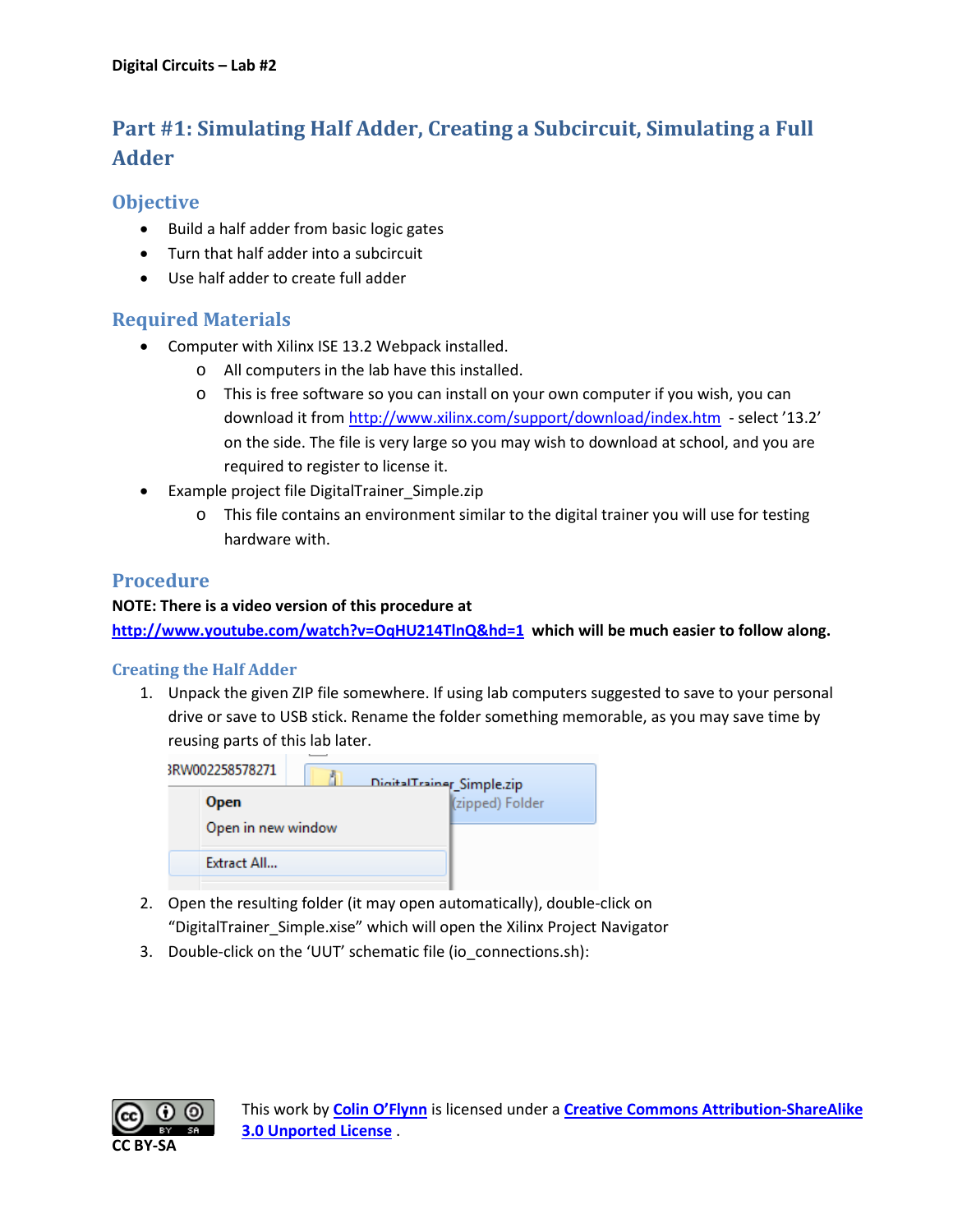

4. Go to the 'Symbols' tab in the window that opens, select 'Logic' as the category, and 'and2' as the Symbol:



- 5. Place the AND gate into the center area. You may need to zoom in to see better.
- 6. Similarly, place a 'xor2' gate.

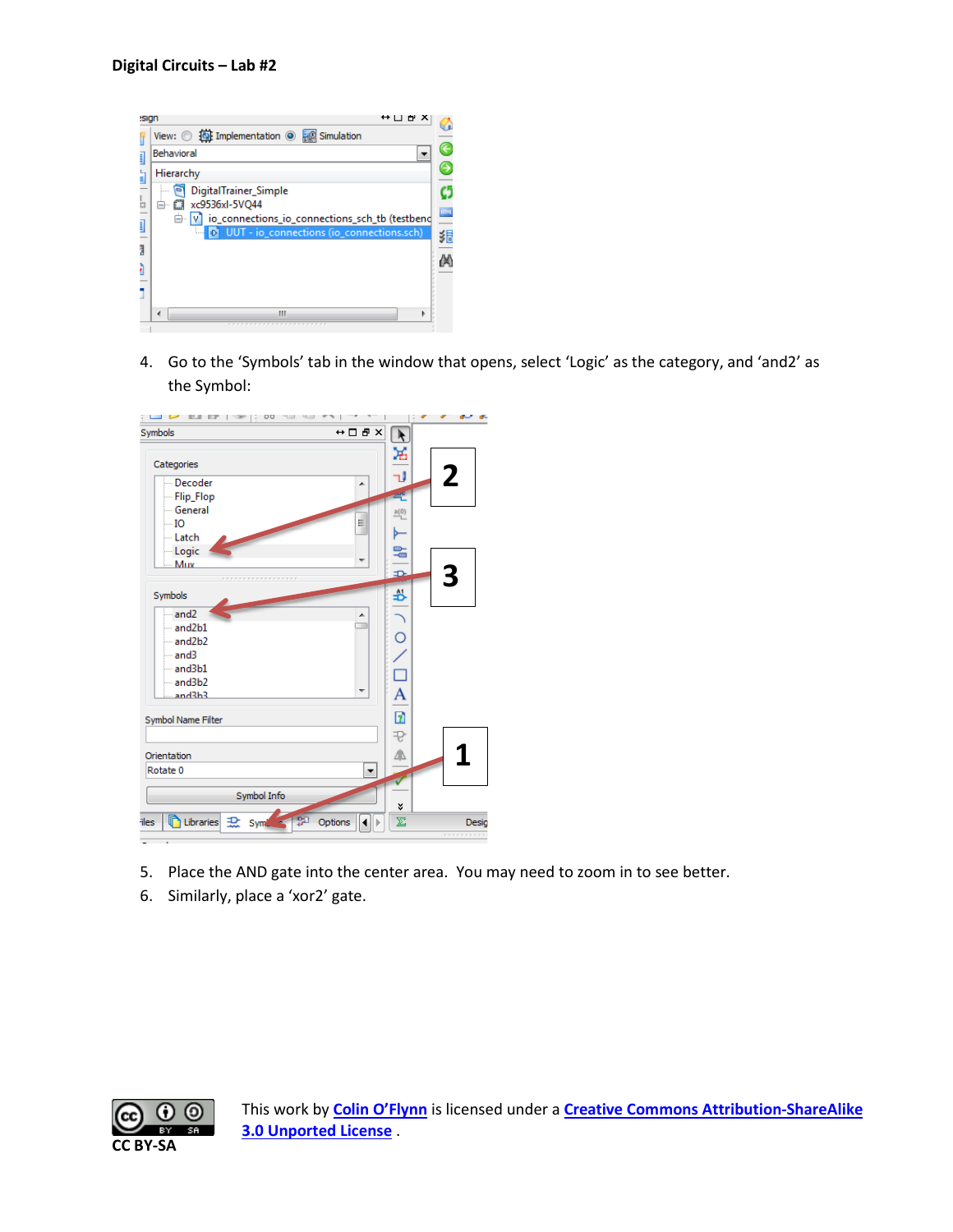

Connect up the gates as a half adder (schematic of half adder given at end). Use the switches as the inputs and LEDs as the outputs:

8. Save the file, then close JUST that file (NOT the whole project):

| WELL WELL WELL TASE ament Disp<br>.              |  |
|--------------------------------------------------|--|
| 00\Labs\DigitalTrainer_Simple\io_connections.sch |  |

9. Select 'io\_connections\_ioconnections\_sch\_tb', then double-click 'Simulate Behavioural Model'. You may need to hit the '+' beside 'ISim Simulator':



10. In the window that opens, change to the 'Default.wcfg' tab:

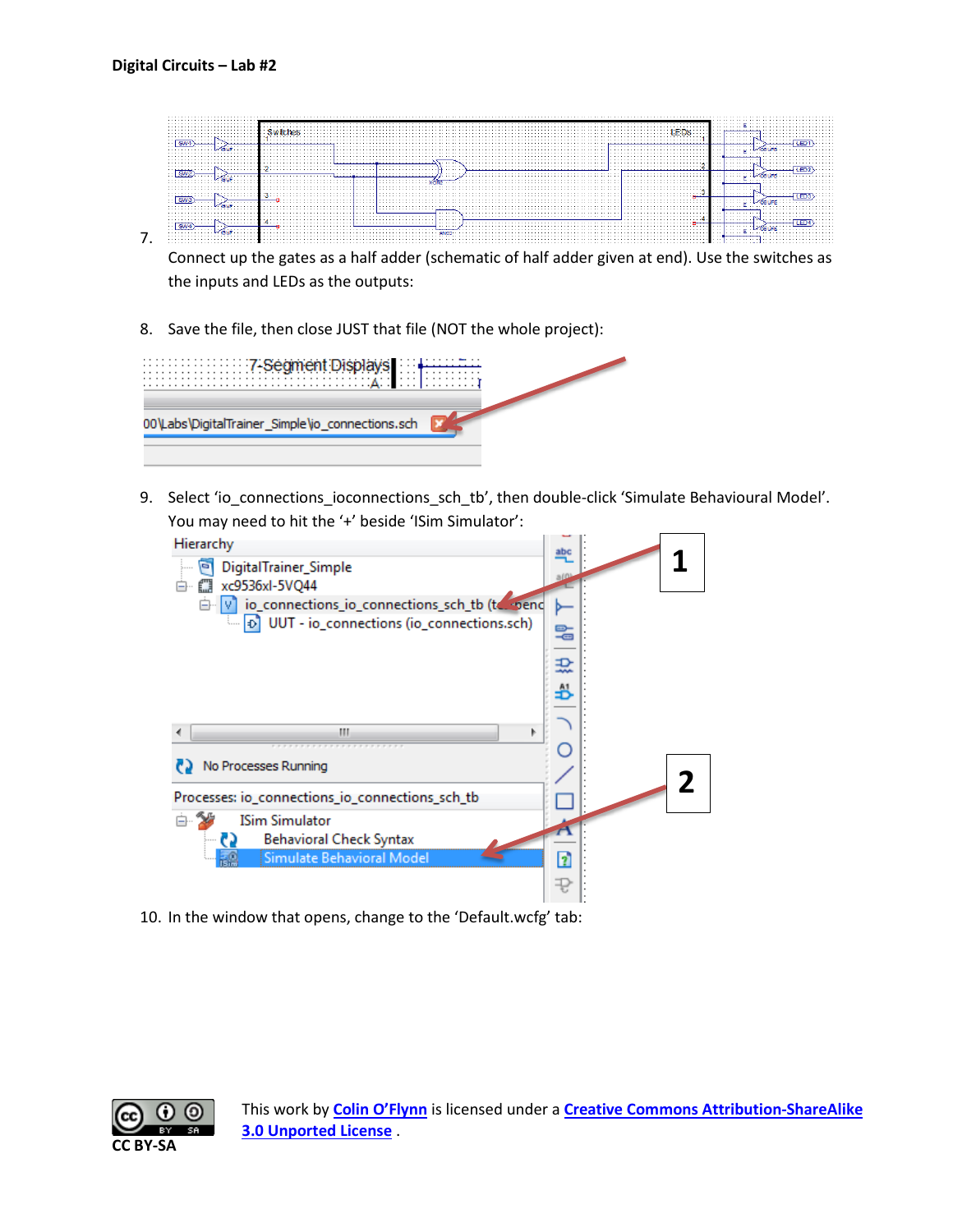

11. Delete any unused signals. In this lab we only use signals SW1,SW2,LED1,LED2. Delete a signal by clicking it and hitting 'delete':

| ŝ  | <b>Name</b>            | <b>Value</b> | 679,9 |
|----|------------------------|--------------|-------|
|    | SW1                    | 1            |       |
|    | SW <sub>2</sub>        | 1            |       |
|    | DISP7SEG_COM2          | X            |       |
|    | DISP7SEG_DOT<br>45     | Х            |       |
|    | Щ,<br>LED1             | ٥            |       |
| ١r | LED <sub>2</sub><br>J. | 1            |       |
|    | LED <sub>3</sub>       | Χ            |       |
|    | LED4                   | Х            |       |
|    | LED <sub>5</sub>       | Х            |       |
| 私  | LED <sub>6</sub>       | Х            |       |
|    | <b>ED7</b>             |              |       |

12. Use the zoom out button to get a good view of the entire waveform.



13. You can rename the inputs/outputs by right-clicking them and hitting 'rename'. If you forget which ports are which, you can look back in ISE Project Navigator (not the simulator) and open the schematic:

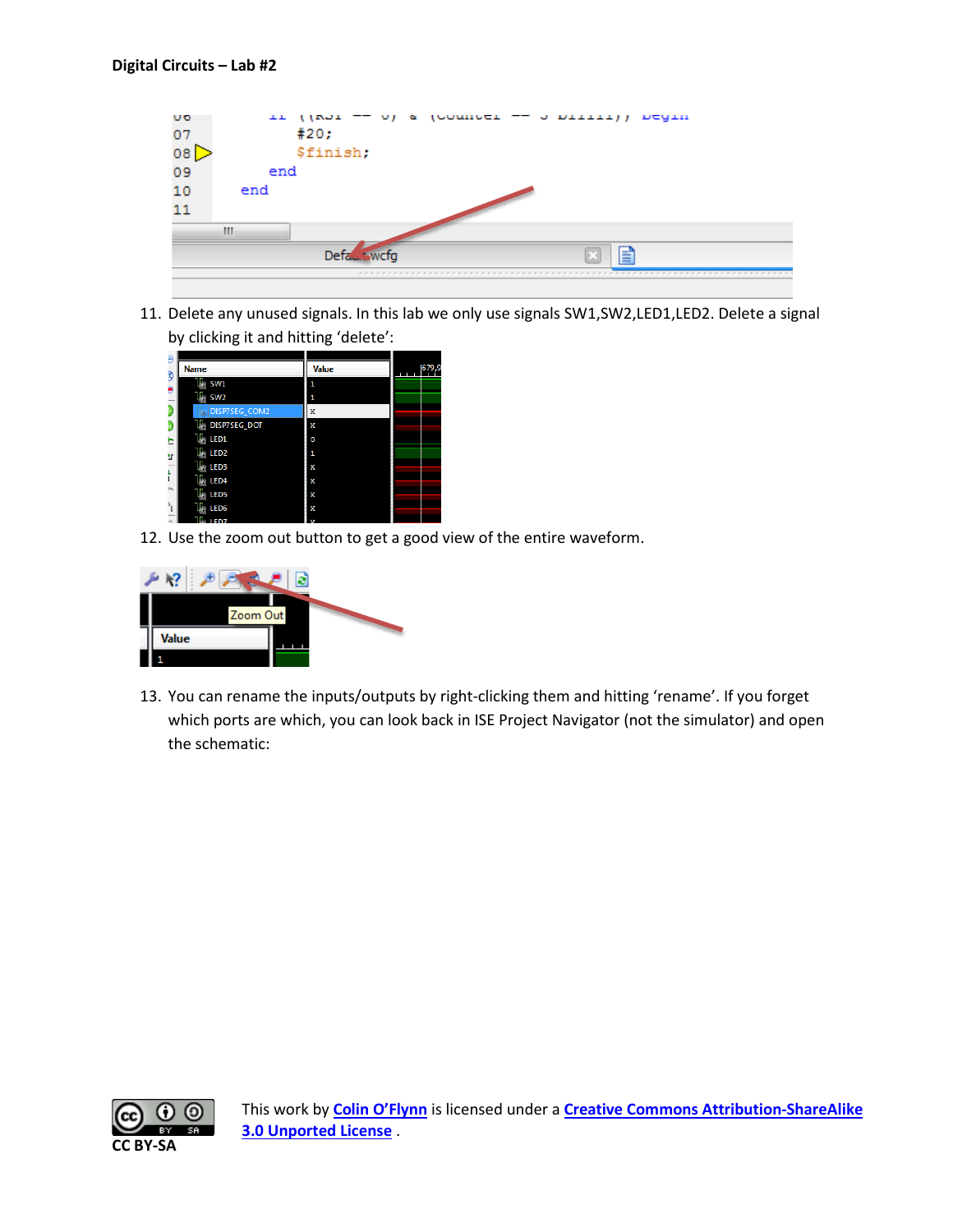| Window<br>Help<br>Layout                                        |   | % Cut                                   | $Ctrl+X$   |                                                                                                                                                                                                                                                                                                                             |
|-----------------------------------------------------------------|---|-----------------------------------------|------------|-----------------------------------------------------------------------------------------------------------------------------------------------------------------------------------------------------------------------------------------------------------------------------------------------------------------------------|
| ⊛<br>ø<br>€<br><b>e</b><br>⊟                                    |   | <b>Le Copy</b>                          | $Ctrl + C$ | V                                                                                                                                                                                                                                                                                                                           |
| $\overline{\cdot}$                                              | B | Paste                                   | $Ctrl + V$ |                                                                                                                                                                                                                                                                                                                             |
|                                                                 |   |                                         |            |                                                                                                                                                                                                                                                                                                                             |
| s                                                               |   | X Delete                                | Del        | <b>LEDS</b>                                                                                                                                                                                                                                                                                                                 |
| 1.                                                              |   | Rename                                  |            |                                                                                                                                                                                                                                                                                                                             |
|                                                                 |   | A Find                                  | $Ctrl + F$ |                                                                                                                                                                                                                                                                                                                             |
|                                                                 |   |                                         |            |                                                                                                                                                                                                                                                                                                                             |
| 인<br>L                                                          |   | <b>Select All</b>                       | $Ctrl + A$ |                                                                                                                                                                                                                                                                                                                             |
|                                                                 |   | Expand                                  |            |                                                                                                                                                                                                                                                                                                                             |
|                                                                 |   | Collapse                                |            |                                                                                                                                                                                                                                                                                                                             |
| lii h                                                           |   | Ungroup                                 |            |                                                                                                                                                                                                                                                                                                                             |
|                                                                 |   | Name                                    |            |                                                                                                                                                                                                                                                                                                                             |
| 5                                                               |   |                                         |            |                                                                                                                                                                                                                                                                                                                             |
|                                                                 |   | Radix                                   |            | AND <sub>2</sub>                                                                                                                                                                                                                                                                                                            |
|                                                                 |   | <b>Signal Color</b>                     |            | -5                                                                                                                                                                                                                                                                                                                          |
|                                                                 |   | Divider Color                           |            |                                                                                                                                                                                                                                                                                                                             |
|                                                                 |   | <b>Reverse Bit Order</b>                |            | $\Box$<br>$\Box$                                                                                                                                                                                                                                                                                                            |
| Layout<br>Help<br>dow                                           |   | <b>E</b> <sup>o</sup> Go To Source Code |            | $  $ $=$ $ $                                                                                                                                                                                                                                                                                                                |
|                                                                 |   | <b>Show Drivers</b>                     |            |                                                                                                                                                                                                                                                                                                                             |
| <b>b</b> a<br>偤<br>M                                            |   |                                         |            | $\frac{1}{4}$ $\leftarrow$ $\rightarrow$ $\left\vert \begin{array}{ccc} \square & \vdots & \vdots \end{array} \right\vert$ $\sqrt{2}$ 1.00us $\rightarrow$ $\sqrt{3}$ II $\left\vert \begin{array}{ccc} \square & \square & \square \end{array} \right\vert$ Re-launch<br>$\bullet$ $\bullet$ $\bullet$<br>计图查<br>$\bullet$ |
| $\leftrightarrow$ $\Box$ $\bar{\theta}$ $\times$<br>$\bigoplus$ |   | Force Constant                          |            | 153.000 ns                                                                                                                                                                                                                                                                                                                  |
| r Always_105_4                                                  |   | Force Clock                             |            |                                                                                                                                                                                                                                                                                                                             |
| <b>Name</b><br>54<br>ø                                          |   | <b>Remove Force</b>                     |            | $100$ ns<br>$150$ ns<br>200 ns<br>50 <sub>ns</sub><br>250 ns<br>0 <sub>ns</sub>                                                                                                                                                                                                                                             |
| l∦ swi                                                          |   | New Group                               |            |                                                                                                                                                                                                                                                                                                                             |
| Value<br>$\mathbb{U}_\mathbb{Q}$ sw2                            |   |                                         |            |                                                                                                                                                                                                                                                                                                                             |
| 1<br>r)<br>u, sum                                               |   | <b>New Divider</b>                      |            |                                                                                                                                                                                                                                                                                                                             |
| 1<br>Ξ<br><b>喝IED</b>                                           |   | <b>New Virtual Bus</b>                  |            |                                                                                                                                                                                                                                                                                                                             |
| 1<br>ъ                                                          |   |                                         |            |                                                                                                                                                                                                                                                                                                                             |
|                                                                 |   |                                         |            |                                                                                                                                                                                                                                                                                                                             |

14. Using the waveform display, fill in the truth table. You may need to scroll the waveform to start at time 0. You can click on different times in the waveform and just read A/B/Y directly off. Fill in the observations based on this.



15. Close the ISim window, it will ask if you really want to exit the application, hit "Yes".

## **Creating a Full Adder**

16. Right-click in the 'Hierarchy' area and hit 'New Source':

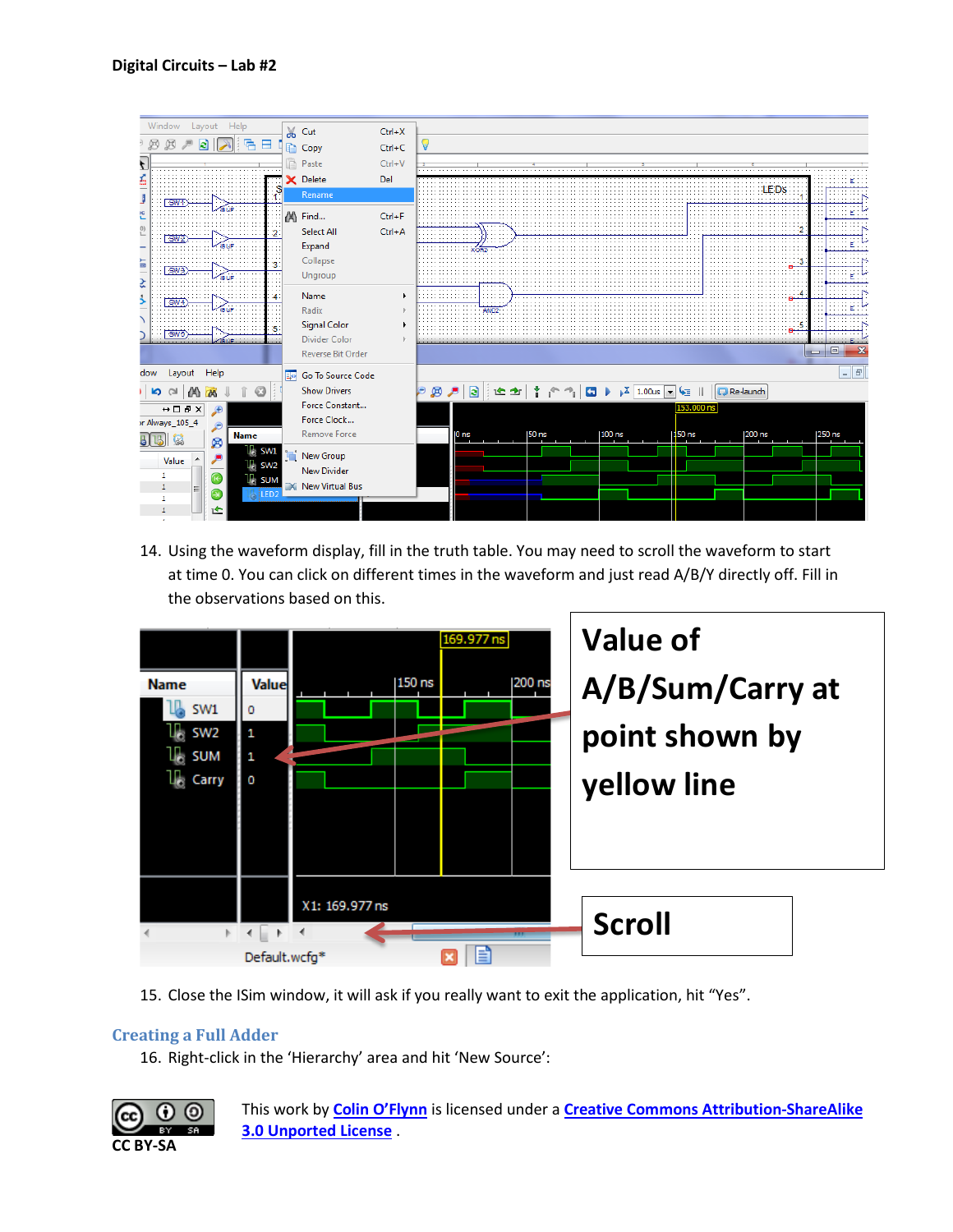| Hierarchy                                               |  |  |  |
|---------------------------------------------------------|--|--|--|
| DigitalTrainer_Simple                                   |  |  |  |
| 白 ( xc9536xl-5VQ44                                      |  |  |  |
| in violence connections_io_connections_sch_tb (testbend |  |  |  |
| DJ UUT - io_connections (io_connections.sch)            |  |  |  |
|                                                         |  |  |  |
| New Source                                              |  |  |  |
| Add Source                                              |  |  |  |
| Add Copy of Source                                      |  |  |  |

**17.** Select schematic as type of source and name it 'half\_adder' or similar, then hit next, then finish. **NOTE: ONLY Use A-Z, 0-9, and underscores in the name. Do not use dashes or spaces, it will result in errors. For example 'half-adder' and 'half adder' are all INVALID names that may be initially accepted but will later cause problems.**

| New Source Wizard                                                                                                                                                                                                                                                                                                        | 23                                                                                                                      |
|--------------------------------------------------------------------------------------------------------------------------------------------------------------------------------------------------------------------------------------------------------------------------------------------------------------------------|-------------------------------------------------------------------------------------------------------------------------|
| Select Source Type<br>Select source type, file name and its location.<br>Schematic<br>Ы<br><b>Implementation Constraints File</b><br>Ч,<br>Ę<br><b>User Document</b><br>Verilog Module<br>医肾中<br>Verilog Test Fixture<br><b>VHDL Module</b><br><b>VHDL Library</b><br>P<br><b>VHDL Package</b><br><b>VHDL Test Bench</b> | File name:<br>half_adder<br>Location:<br>emic\classes\ECED2200\Labs\DigitalTrainer_Simple<br>$\cdots$<br>Add to project |
| More Info                                                                                                                                                                                                                                                                                                                | Next<br>Cancel                                                                                                          |

18. We are going to redraw the half adder. Add the AND2 and XOR2 gates again:



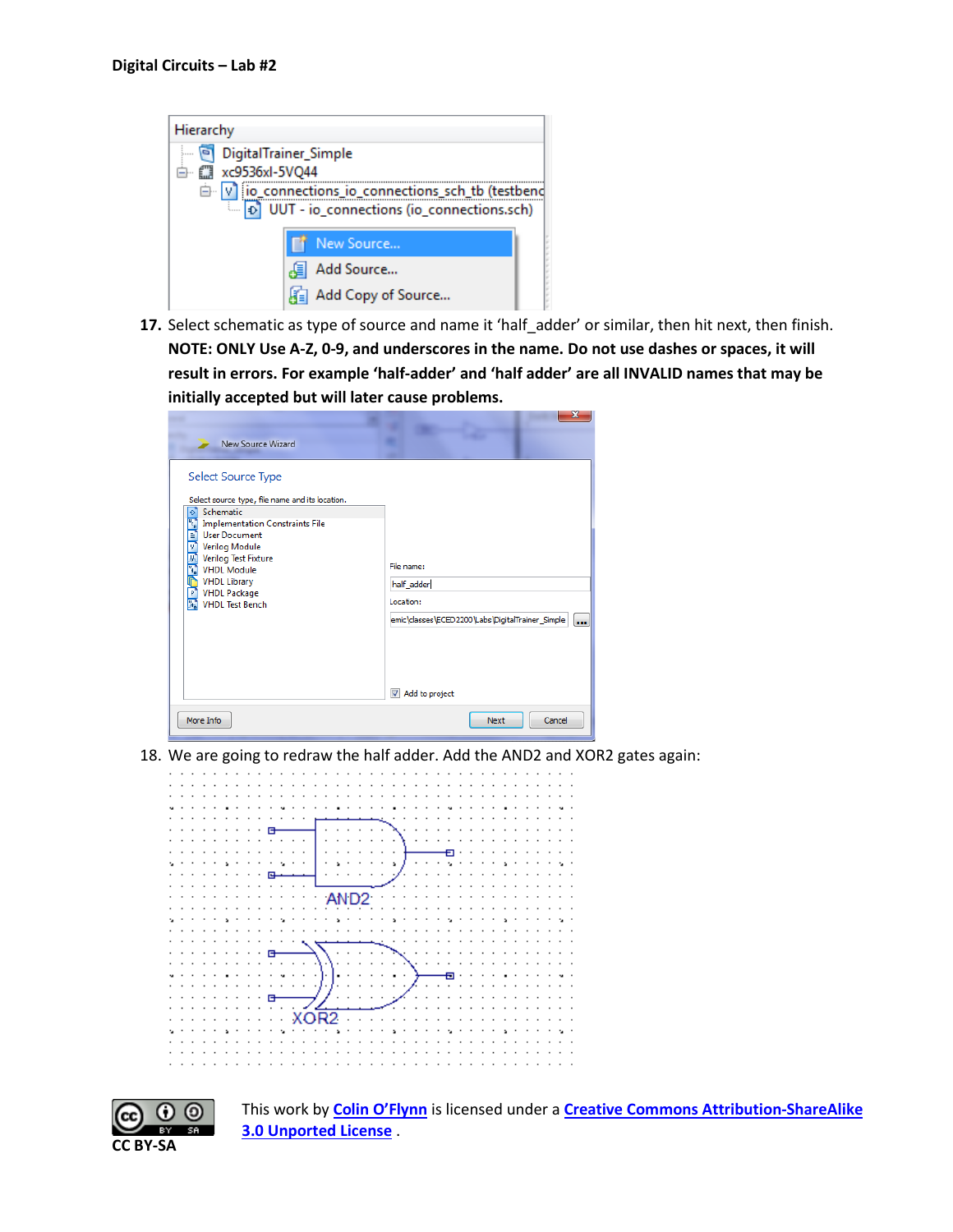19. Click the 'Add I/O Marker' button:



20. Click on each of the two outputs from each gate, and both inputs to one gate:



21. Use the pointer too to move the two input ports more to the left, this is required to allow adding additional wiring:



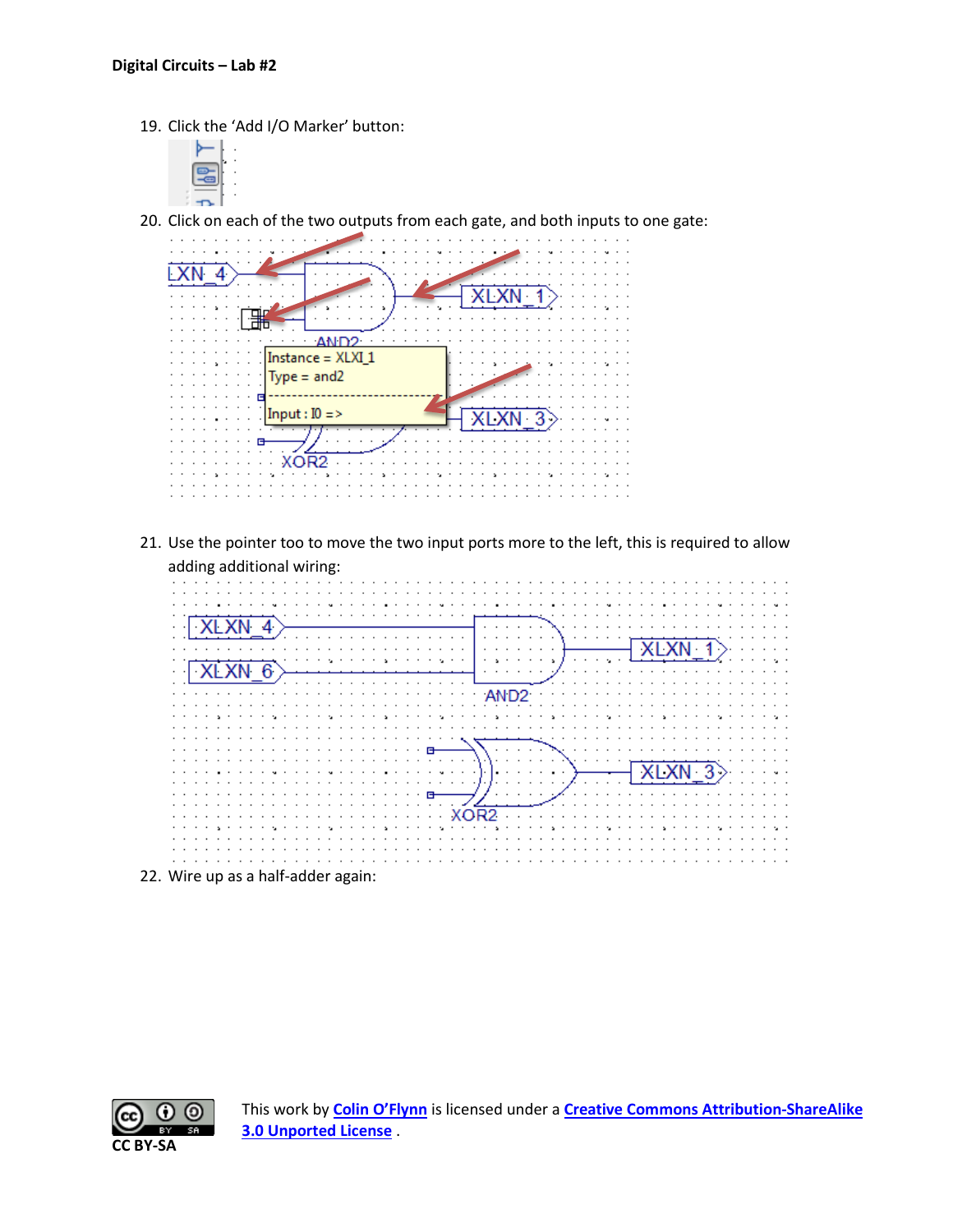



24. Give ports appropriate name:



25. Under 'Tools' select ' Symbol Wizard':

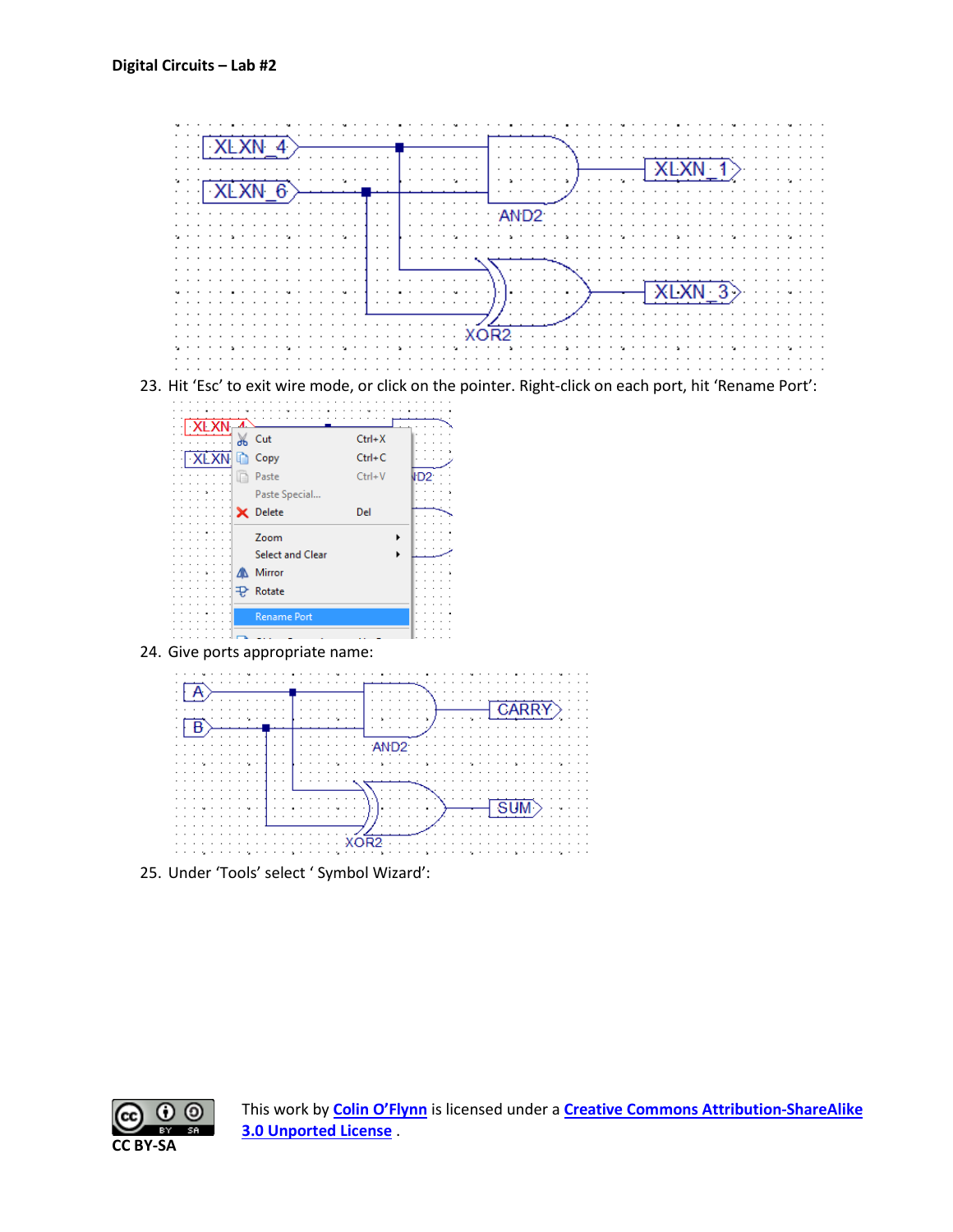

26. Change the 'pin name source' to 'Using Schematic'. Then change the 'schematic' to '**half\_adder**', or whatever you named yours:

#### Source Page

Select the source for pin names and the symbol shape.

| Pin name source                 |            |                          |
|---------------------------------|------------|--------------------------|
| Specify manually<br>0           |            |                          |
| Using schematic<br>$\bullet$    | half_adder |                          |
| Using symbol                    |            | $\overline{\phantom{a}}$ |
| Import symbol attributes<br>e e |            |                          |

27. Keep hitting 'Next' until you get to finish, then hit that too:

|        | B | <b>SUM</b> |        |  |
|--------|---|------------|--------|--|
|        |   |            |        |  |
| : Info |   | Finish     | Cancel |  |

28. Open io\_connections.sch again (you can close the half\_adder schematic & symbol file). Under 'symbols' you should have a new Category, which is your personal library. Add the 'half\_adder' symbol twice:

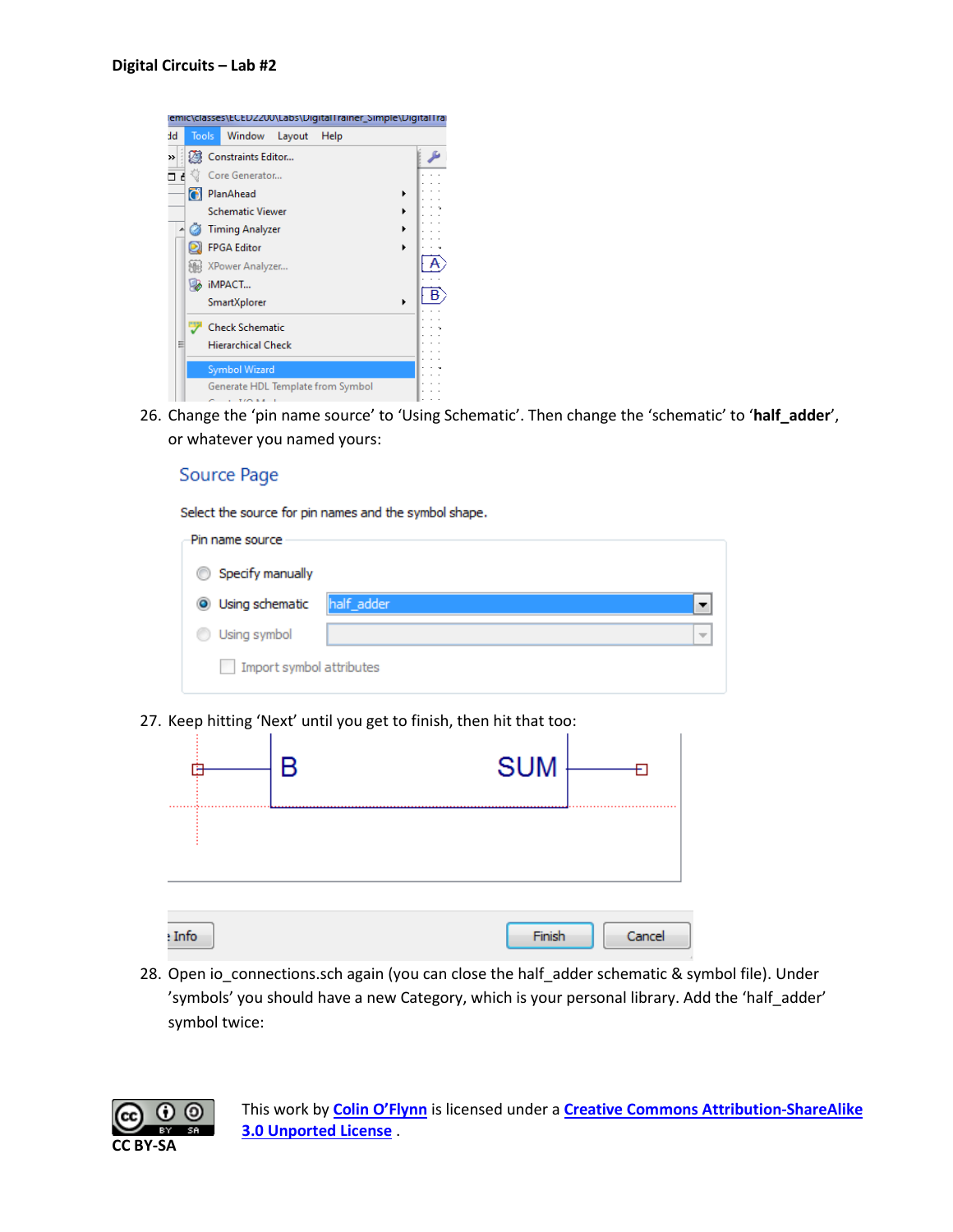

29. Wire up as a full adder by using an OR gate to combine the two carry outputs, and feeding one half adder to another half adder:



30. Simulate this in a similar manner to the half\_adder. This time there is an extra input, so you need to keep SW1, SW2, SW3, LED1, LED2.

# **Half/Full Adder/Subtractor Schematics**

**Half Adder**



**Full Adder**

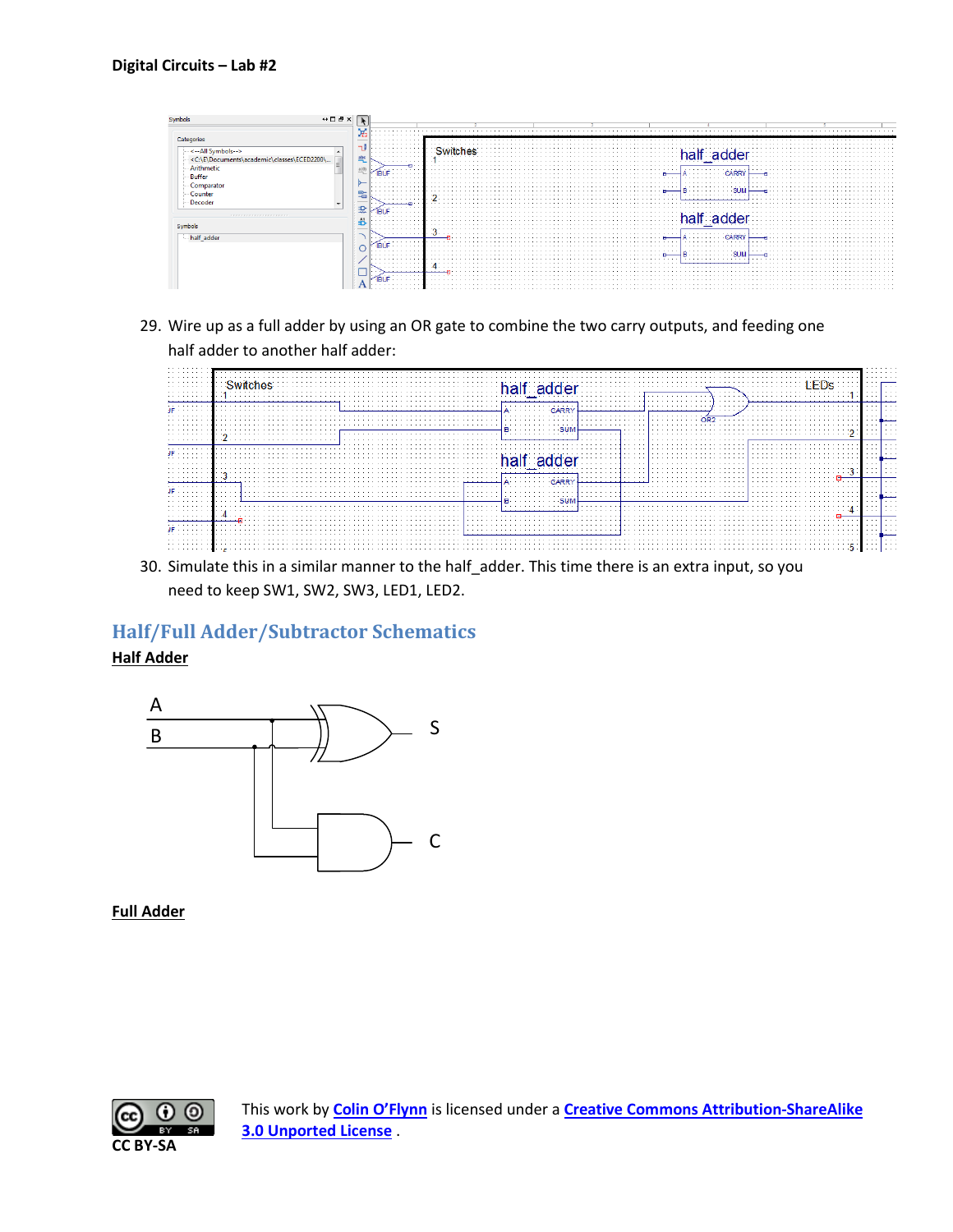

## **Observations**

#### **Half Adder Truth Table**

| Α | B | <b>Carry</b> | Sum |
|---|---|--------------|-----|
|   |   |              |     |
|   |   |              |     |
|   |   |              |     |
|   |   |              |     |

#### **Full Adder Truth Table:**

| A | B | Carry -in Carry -Out Sum-Out |  |
|---|---|------------------------------|--|
|   |   |                              |  |
|   |   |                              |  |
|   |   |                              |  |
|   |   |                              |  |
|   |   |                              |  |
|   |   |                              |  |
|   |   |                              |  |
|   |   |                              |  |

# **Questions**

Please answer the following questions in the discussion part of your lab:

- 1. Discuss how we use the inputs to the full adder. In class we showed for example how when we add one column, the resulting carry goes over to the next column. With such an example show where the inputs/outputs to the full adder come from/go to.
- 2. Perform the same discussion as in #1 but with the full subtractor. Again you may find it helpful to write a simple example (e.g.: something like  $10<sub>2</sub> - 01<sub>2</sub>$ ) and show how the A,B, Borrow In, Difference Out, and Borrow Out inputs/outputs are used for each bit.

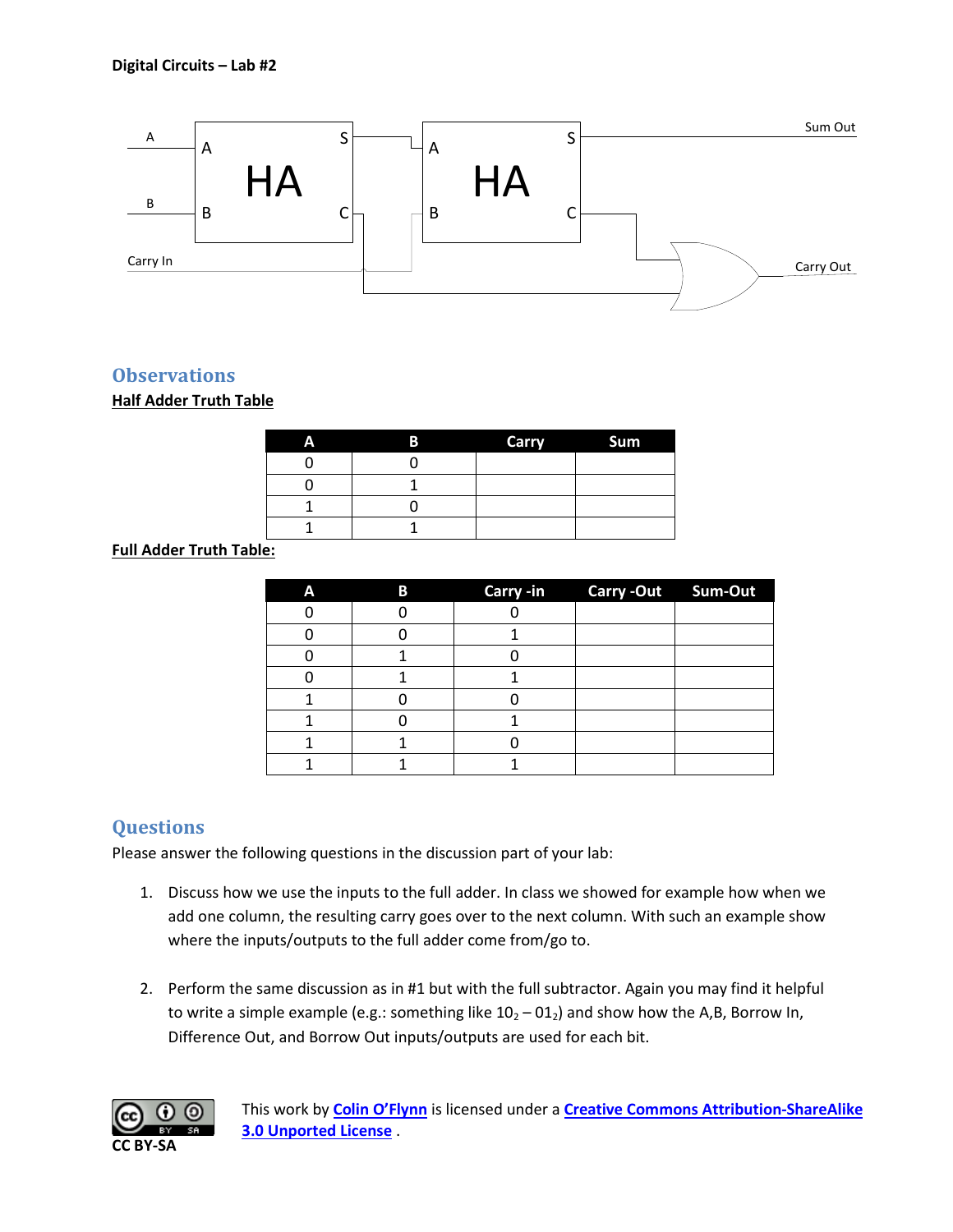# **Part #2: Xilinx CPLD Blocks - Physical Implementation**

## **Objective**

- Learn about addition blocks provided by the CPLDs
- Implement chained adders

# **Background & Procedure**

## **Required Materials**

- Computer with Xilinx ISE 13.2 Webpack installed.
	- o All computers in the lab have this installed.
	- o This is free software so you can install on your own computer if you wish, you can download it from<http://www.xilinx.com/support/download/index.htm>- select '13.2' on the side. The file is very large so you may wish to download at school, and you are required to register to license it.
- Example project file DigitalTrainer\_Simple.zip
	- o This file contains an environment similar to the digital trainer you will use for testing hardware with. Note if you have already performed the simulation portion (section 1) you may keep that same file open.
- Digital Trainer Board

## **Procedure**

#### **ADSU1 Component**

Xilinx provides an 'ADSU1' part, which is available under the 'Arithmetic' symbol library. You will place this part and explore what it does.

1. Unpack the given ZIP file somewhere. If using lab computers suggested to save to your personal drive or save to USB stick. Rename the folder something memorable, as you may save time by reusing parts of this lab later.

| 3RW002258578271    | DigitalTrainer_Simple.zip |
|--------------------|---------------------------|
| <b>Open</b>        | (zipped) Folder           |
| Open in new window |                           |
| Extract All        |                           |
|                    |                           |

- 2. Open the resulting folder (it may open automatically), double-click on "DigitalTrainer\_Simple.xise" which will open the Xilinx Project Navigator
- 3. From the top left meny select "Implementation" instead of "Simulation" as the view:

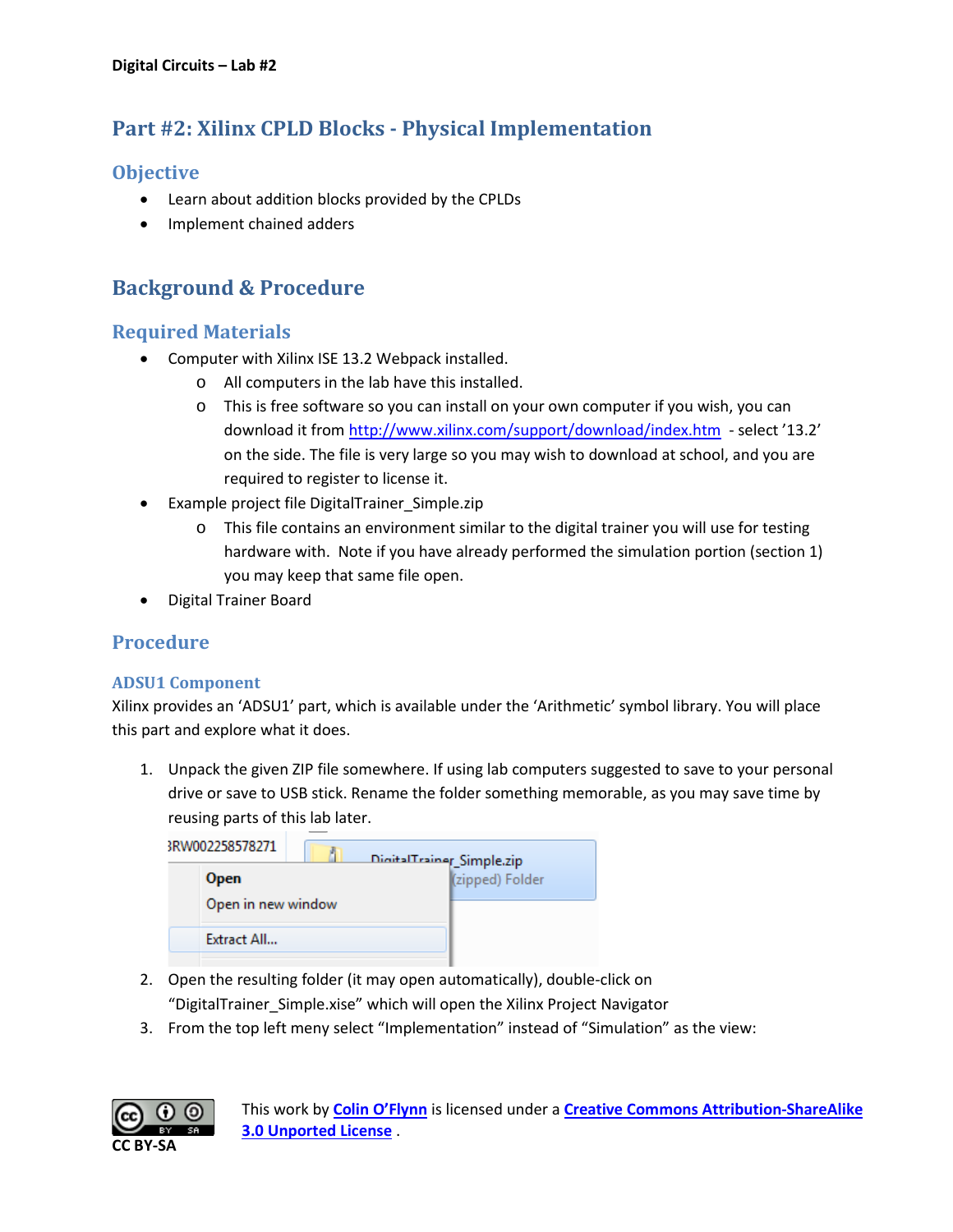

- 4. Double-click on the 'io\_connections' file.
- 5. Place the 'adsu1' part under the 'Arithmetic' category:

| $\leftrightarrow$ $\Box$ $\Box$ $\times$<br><b>Symbols</b>         | $\mathbf{r}$ |     |
|--------------------------------------------------------------------|--------------|-----|
| Categories                                                         | ж            |     |
| ---<--All Symbols--><br>▲                                          | - 1          |     |
| < C:\E\Documents\academic\classes\ECED2<br>$\equiv$                | abc          |     |
| - Arithmetic                                                       | a(0)         |     |
| $\overline{\phantom{a}}$ - Buffer                                  |              |     |
| - Comparator                                                       |              |     |
| - Counter<br>┯                                                     | 姜            |     |
|                                                                    |              |     |
| <b>*************</b>                                               | 괐            |     |
| Symbols                                                            | ₩            |     |
| $-$ add $16$<br>▲                                                  |              |     |
| ⊧… add4                                                            |              | ۰S۷ |
| add8                                                               | C            |     |
| adsu1<br>틔                                                         |              |     |
| $-$ adsu $16$                                                      |              |     |
| adsu4<br>┯                                                         |              | ۰S٧ |
|                                                                    | А            |     |
| Symbol Name Filter                                                 |              |     |
|                                                                    | n            |     |
|                                                                    | ₽            | ۰S۷ |
| Orientation                                                        |              |     |
| Rotate <sub>0</sub><br>۰                                           | 4            |     |
| Symbol Info                                                        | ワ<br>×       |     |
| 鸮<br><b>D</b> Libraries 1<br>Files<br>Options<br>ь<br>Symbols<br>◂ |              | Đ   |

6. Wire the inputs to the switches, the two outputs to the LEDs. You may wire it up any way you wish, but remember which input goes to which SW/LED. Here is one example:

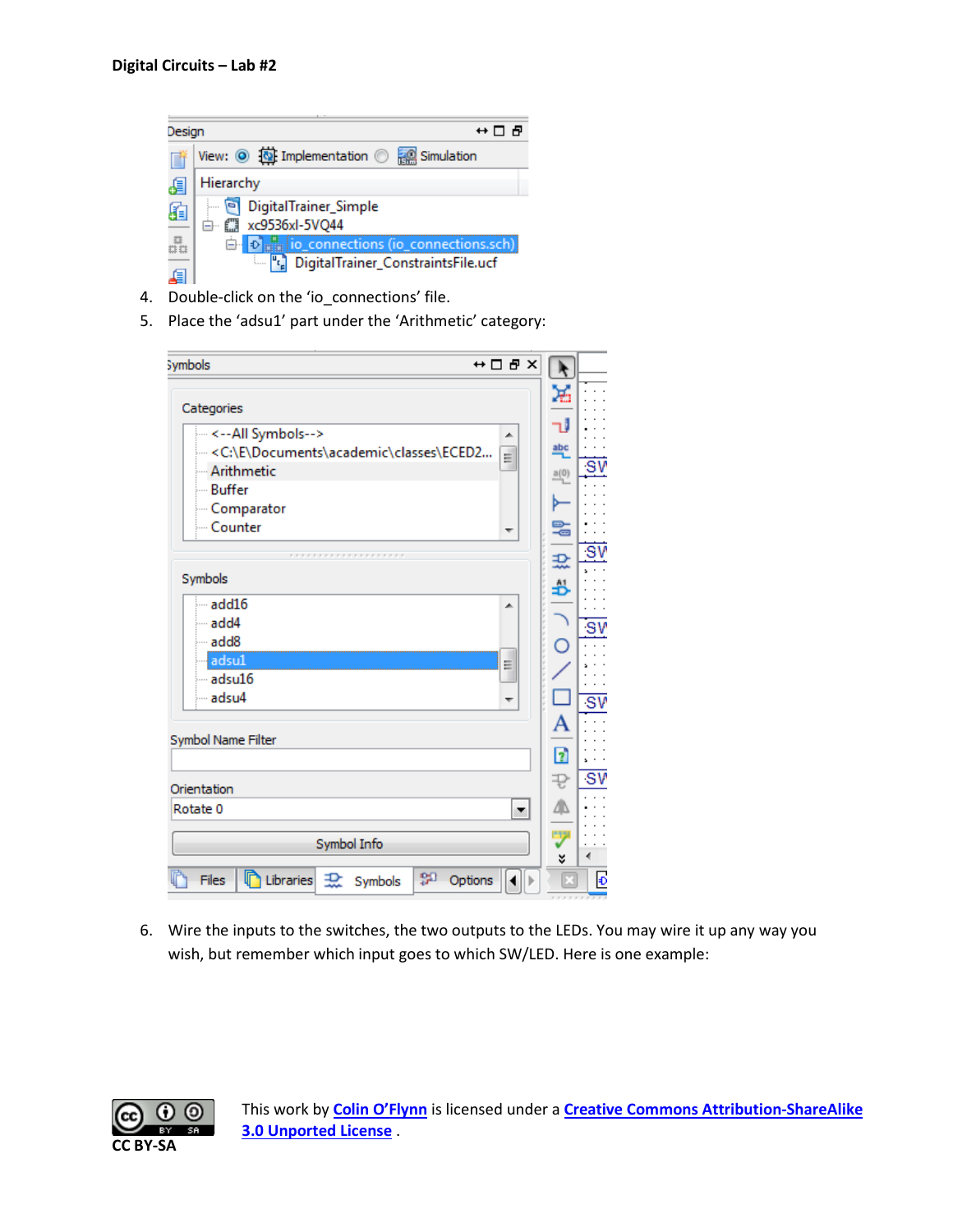

- 7. Implement the design in the board:
	- a. Ensure the 'Implementation' view is selected, and select file io\_connections. Then double-click on 'Implement Design':



b. The implementation phase should run. Afterwards your view will look like this, you must have a Green checkmark beside 'Generate Programming File':

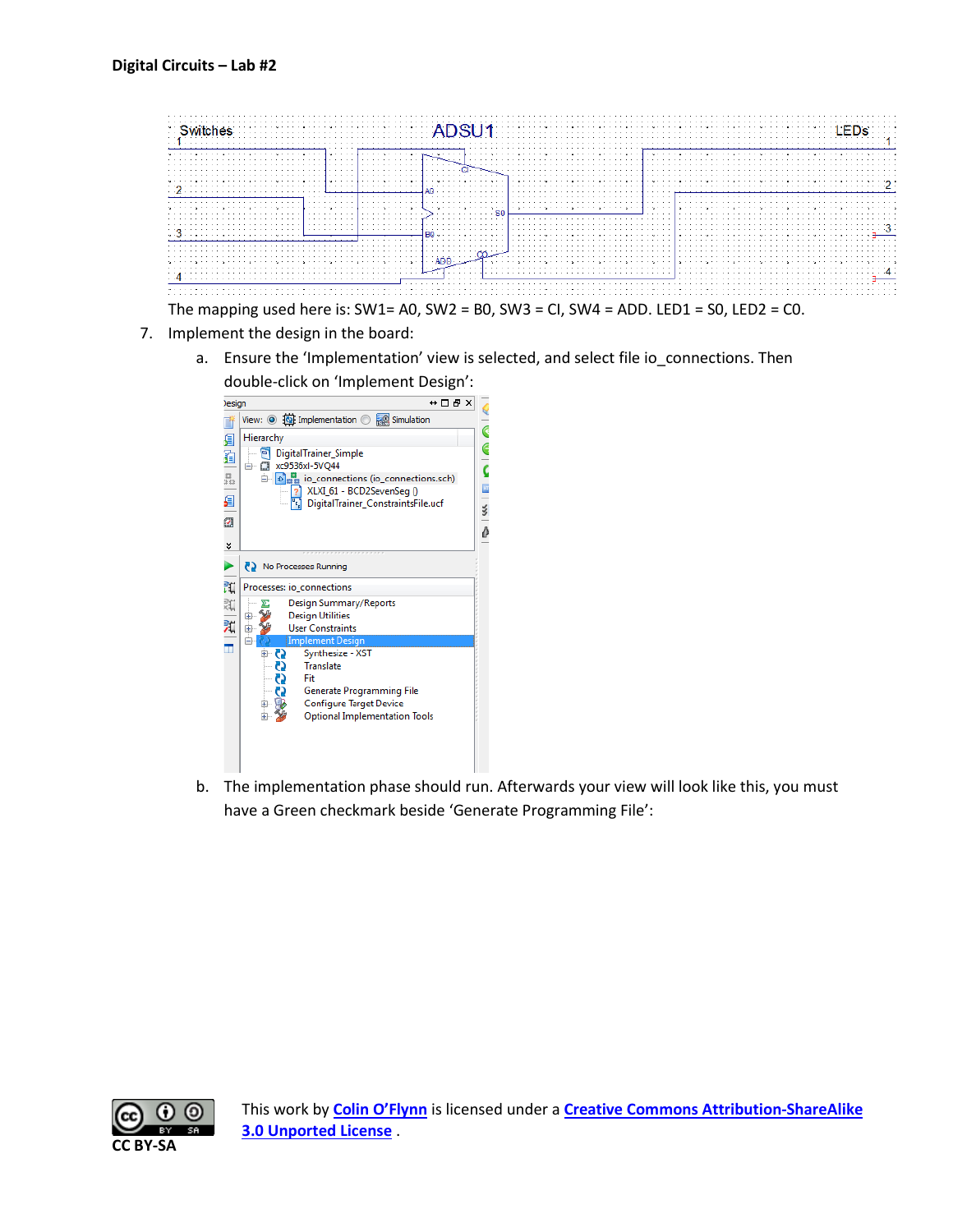

- c. Plug in the Digital Explorer board. The power LED should light briefly and the Activity LED should blink on then off. **If the activity LED stays on unplug & replug the board.**
- d. Open the folder you created in step 2, the same one with the .xise file in it. Find the file called either **program** or **program.bat** and double-click it:



e. This will open a command-line window, and take a little bit (~30-60 seconds) to finish:



At the end it will say "press any key to continue…". If this happens immediately something is wrong, probably drivers were not loaded for the Digital Explorer board.

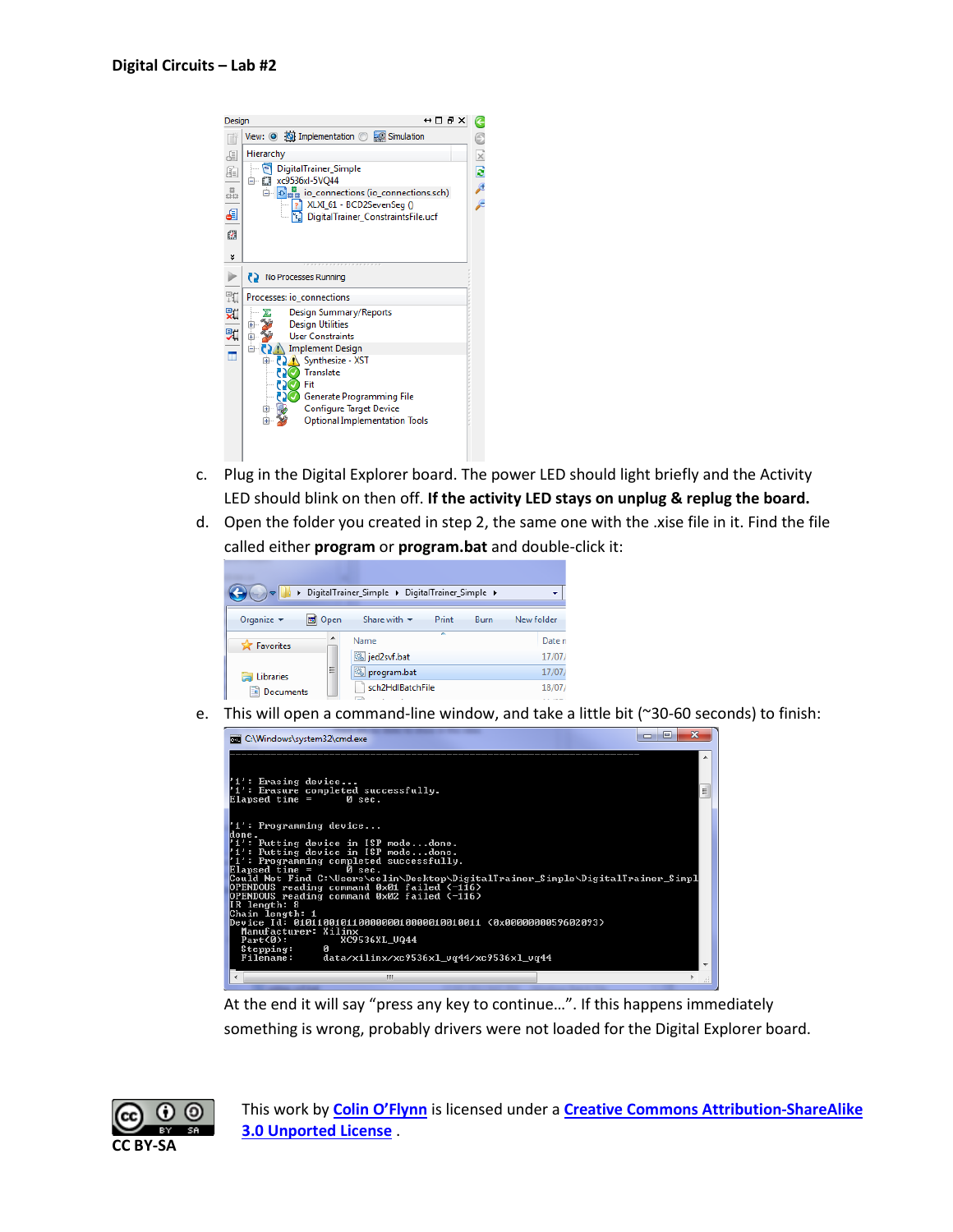

During this time your 'activity' LED should be on as well.

- f. Once it is downloaded, ensure the 'CPLD Reset' switch is set to '0' (down towards bottom).
- g. Now you can control the inputs & watch the outputs on the LED.
- 8. Vary the inputs and record the outputs in the truth table. You must remember what 'SW1' corresponds to if you used a different mapping when recording your truth table!
- 9. As the same suggests, this part can perform either an ADDITION or SUBTRACTION based on certain inputs. What input controls the mode, and what is the function of the remaining inputs/outputs for the different modes?

#### **Observations**

Steps 8 & 9 of the procedure include the observations you should include.

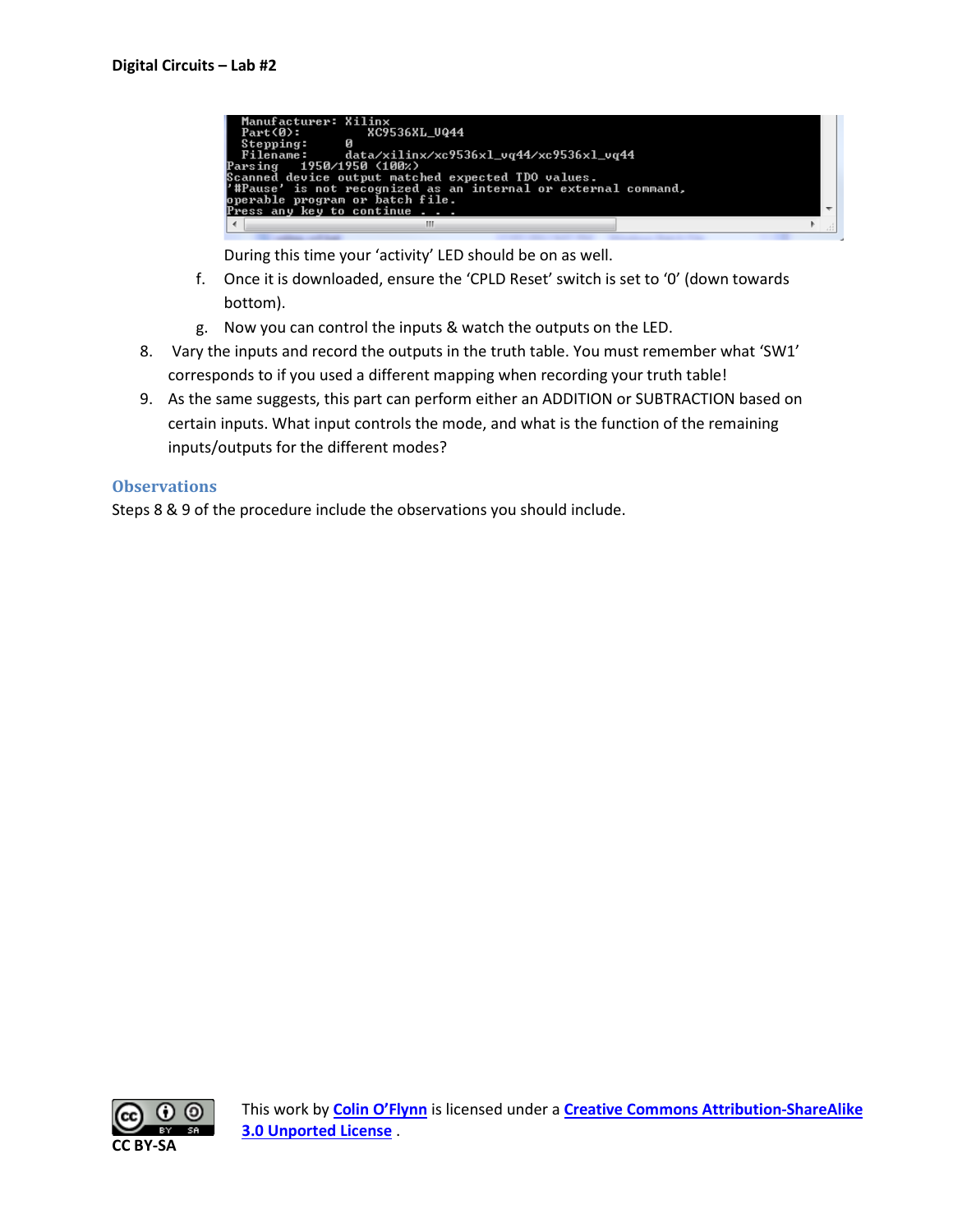# **Part #3: A 4-Bit Adder**

# **Objective**

• Design your own 4-bit adder

# **Required Materials**

- Computer with Xilinx ISE 13.2 Webpack installed.
	- o All computers in the lab have this installed.
	- o This is free software so you can install on your own computer if you wish, you can download it from<http://www.xilinx.com/support/download/index.htm>- select '13.2' on the side. The file is very large so you may wish to download at school, and you are required to register to license it.
- Example project file DigitalTrainer Simple.zip
	- $\circ$  This file contains an environment similar to the digital trainer you will use for testing hardware with.

## **Procedure**

For this portion, you will be required to build a 4-bit adder.

SW1 – SW4 = Input Number (M). SW1 is the Least Significant Bit (LSB), SW4 is the Most Significant Bit (MSB). The following table gives a few examples to show you this interpretation:

| SW <sub>1</sub> | SW <sub>2</sub> | SW <sub>3</sub> | SW4 | Decimal (M) |
|-----------------|-----------------|-----------------|-----|-------------|
|                 |                 |                 |     |             |
|                 |                 |                 |     |             |
|                 |                 |                 |     |             |

Five of the LEDs will be used for the output R, LED1-LED5. LED1 is the LSB, LED5 is the MSB. Again the following table shows some examples of the LED binary to decimal interpretation:

| LED1 | <b>LED2</b> | LED3 | LED4 | LED5 | Decimal (R) |
|------|-------------|------|------|------|-------------|
|      |             |      |      |      |             |
|      |             |      |      |      |             |
|      |             |      |      |      |             |

The circuit must perform the operation **R (output) = M (input) + P**, where P is a constant. The value of P is the right-most number of your banner ID (student number). For example if your banner number is B00123456, you would be adding P=6 to the input. The following provides additional guidance:

1. You may use any components in the library, including ones you created in the 'simulation' portion of this lab. There are many different ways to solve this problem: you could chain the

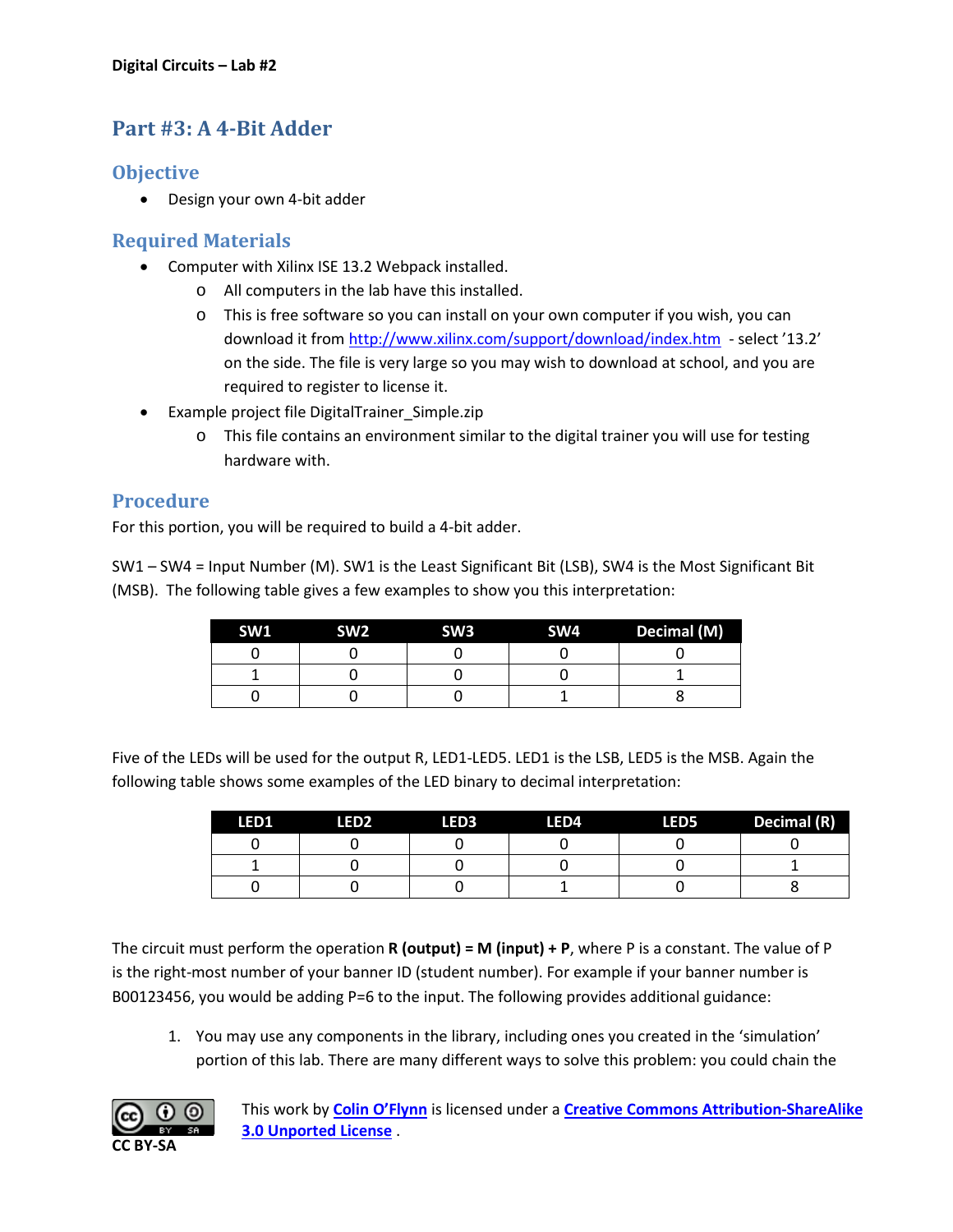ADSU1 components, chain the ADD1 components, chain the full adders you build in part 1, or even use a larger logic block. A detailed description of the logic blocks available for your schematic is given at

[http://www.xilinx.com/support/documentation/sw\\_manuals/xilinx13\\_2/cpld\\_all\\_scm.pdf](http://www.xilinx.com/support/documentation/sw_manuals/xilinx13_2/cpld_all_scm.pdf) .

- 2. Be sure to record the P number you used in the observations. I will confirm the selected P matches your banner ID as expected.
- 3. When inputting the binary constant, you may find it useful to use the 'GND' and 'VCC' components to tie a specific pint to 0 or 1 respectively. They are found in the 'general' category:

| Decoder               | ۸ |
|-----------------------|---|
| - Flip_Flop           |   |
| General               |   |
| - 10                  | Ξ |
| - Latch               |   |
| - Logic               |   |
| ********************* |   |
| Symbols               |   |
| constant              |   |
| ∣— gnd                |   |
|                       |   |
| $-$ title             |   |

4. When simulating the design, it will be useful to have a 'Virtual Bus' so you do not need to decode the binary values. To do this, first select the lines you want together by holding down the 'CTRL' button while clicking the lines:



Then right-click and select 'New Virtual Bus':

|  | New Group              |  |
|--|------------------------|--|
|  | New Divider            |  |
|  | <b>New Virtual Bus</b> |  |
|  |                        |  |

Give the bus a name:

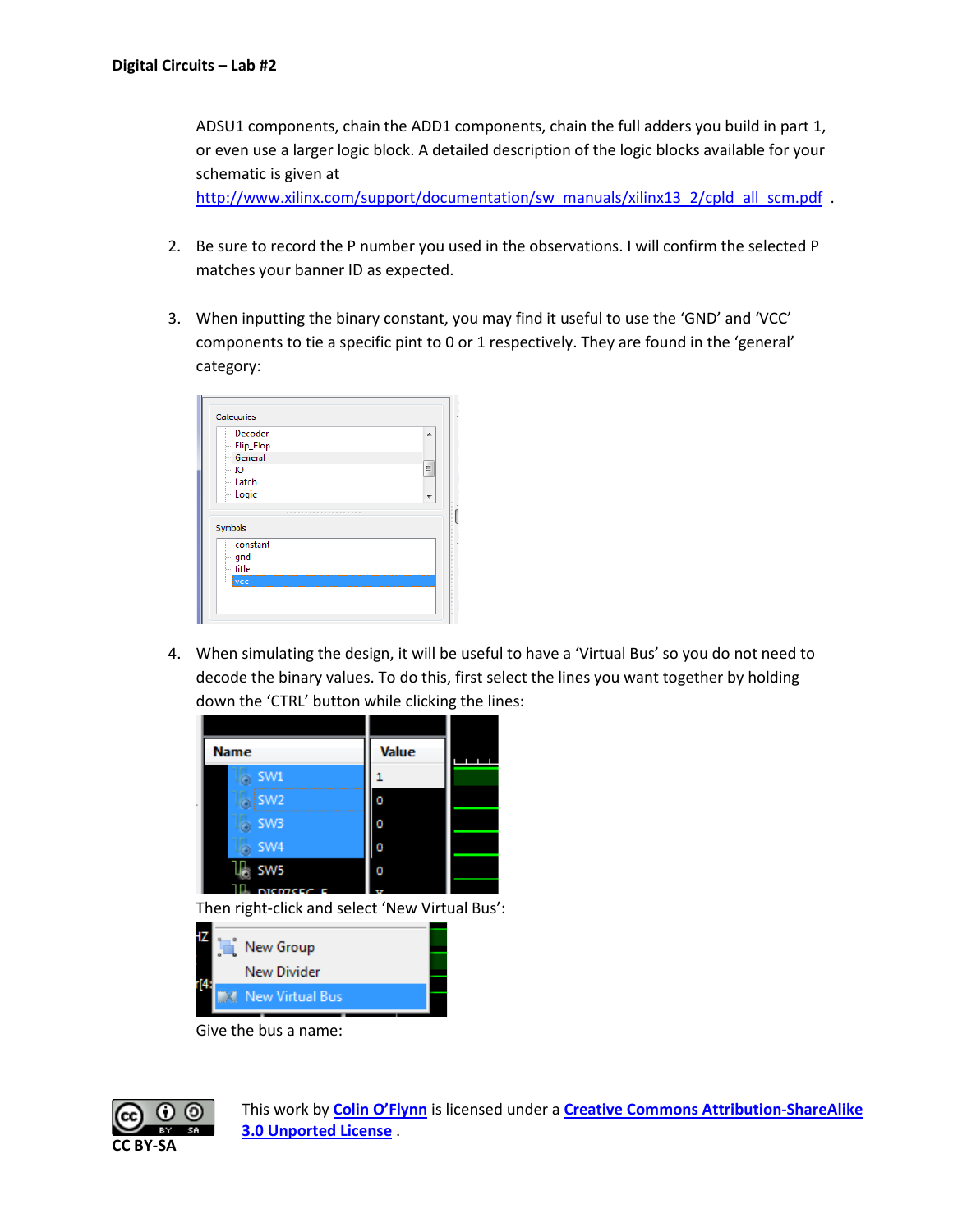

Then right-click on that name, and select 'Radix->Unsigned Decimal':

| Name                     |  |                         |  |
|--------------------------|--|-------------------------|--|
| Radix                    |  | $\vee$ Default          |  |
| <b>Signal Color</b>      |  | Binary                  |  |
| Divider Color            |  | Hexadecimal             |  |
| <b>Reverse Bit Order</b> |  | <b>Unsigned Decimal</b> |  |
| Go To Source Code<br>Eko |  | <b>Signed Decimal</b>   |  |
| <b>Show Drivers</b>      |  | Octal                   |  |
| Force Constant           |  | ASCII                   |  |

Check the bit order (MSB/LSB) is correct. To do this expand the bus, and compare the resulting bit order with the 'expected' bit. So for example here we see SW1 is '1' and SW2,SW3,SW4 is '0'. The result is expected to be decimal 1, but is instead decimal 8:

| M⊪ Input M      | 8 | n |
|-----------------|---|---|
| SW1<br>Ġ        |   |   |
| SW <sub>2</sub> |   |   |
| <b>SW3</b><br>ä |   |   |
| SW4             | n |   |

So we right-click on it again, and select ' Reverse Bit Order', which brings the result to the expected decimal 1:

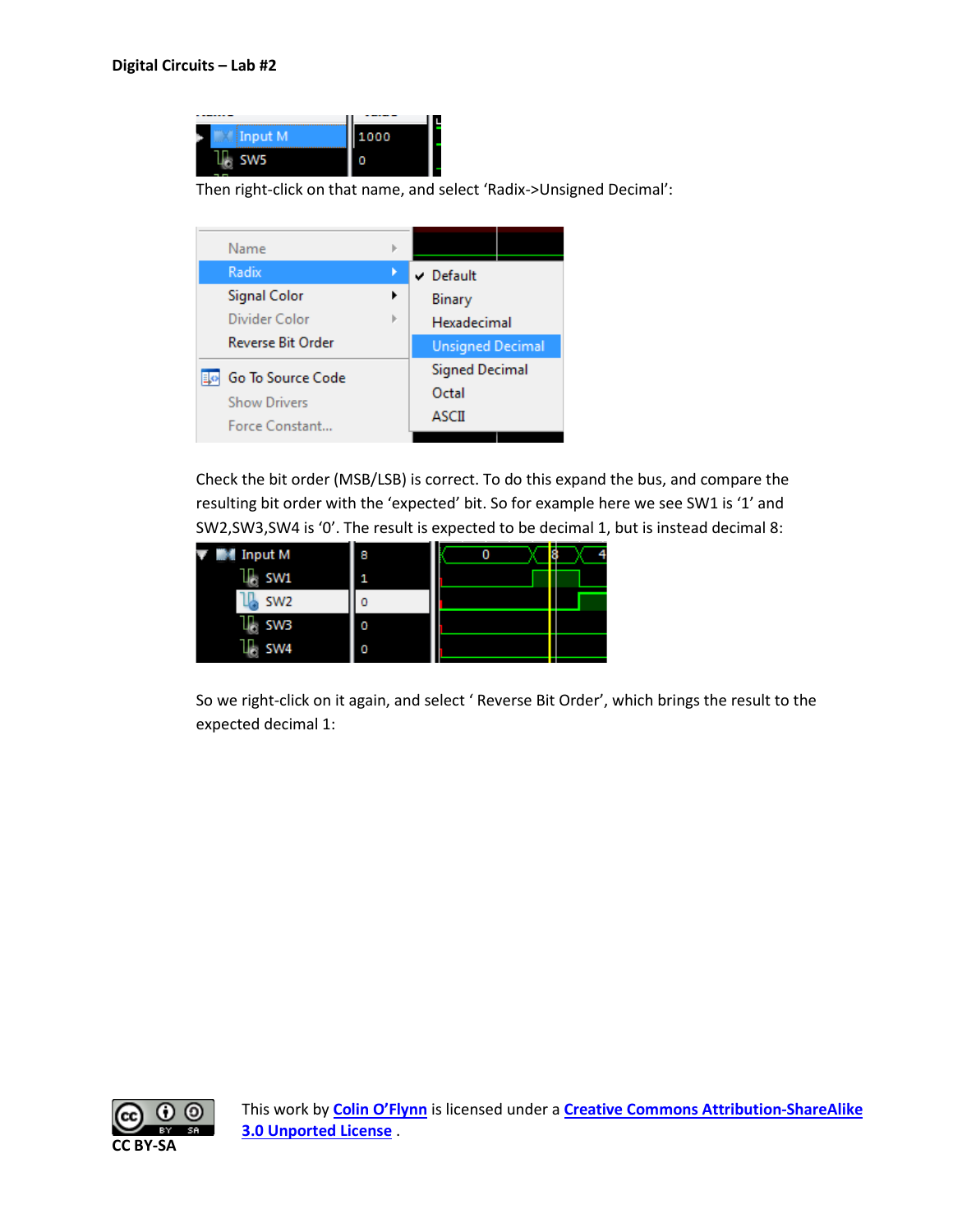

5. You can perform the same virtual bus on the output lines. Again verify if the bit order is as expected. For example if my Banner ID ended in '8', the following would be the expected input & output:

| <b>Name</b>      | Value | 500 ns           | 550 |
|------------------|-------|------------------|-----|
| <b>Input M</b>   | 12    | 7<br>8<br>9<br>6 | 10  |
| SW1              | 0     |                  |     |
| SW <sub>2</sub>  | 0     |                  |     |
| <b>SW3</b>       | 1     |                  |     |
| SW <sub>4</sub>  |       |                  |     |
| Output<br>иX.    | 20    | 16<br>15<br>17   | 18  |
| LED1             | 0     |                  |     |
| LED <sub>2</sub> | 0     |                  |     |
| LED3             | 1     |                  |     |
| LED <sub>4</sub> | 0     |                  |     |
| LED5             | 1     |                  |     |

6. Be sure to include the schematic you implemented (you can use the 'printscreen' button), and also include an image of the input and output waveform for the entire input count sequence (e.g.: 0,1,2,3,…,14,15,16).